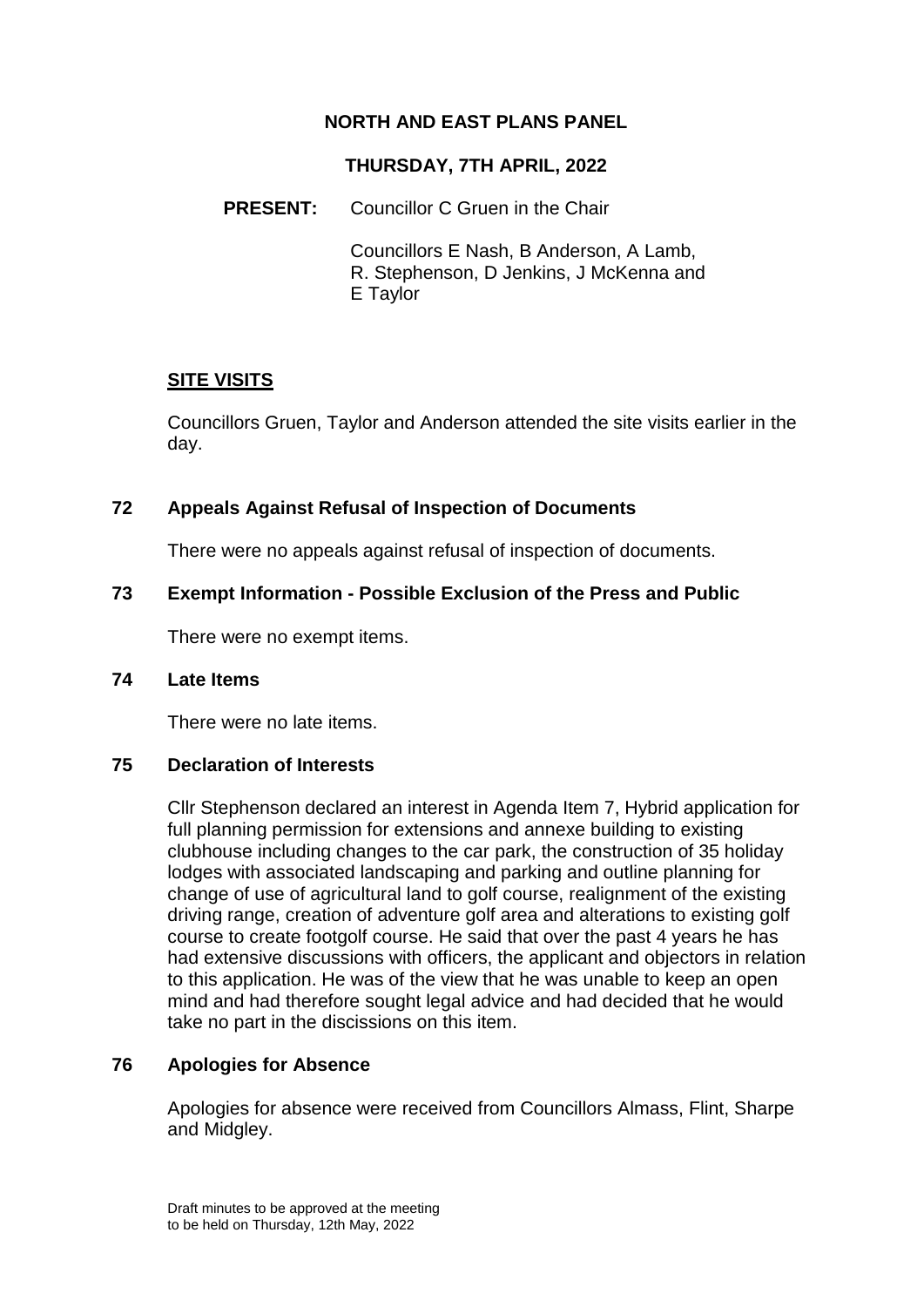Councillors Jenkins, Taylor and McKenna attended the Plans Panel as substitutes:

- Cllr Jenkins for Cllr Flint
- Cllr Taylor for Cllr Almass
- Cllr McKenna for Cllr Midgley

#### **77 Minutes - 10th March 2022**

**RESOLVED** – To approve the minutes of the meeting held on 10<sup>th</sup> March 2022, as a correct record.

**78 Application 21/03290/FU - Retrospective application for the installation of one awning and two parasols and alterations to the rear extension including new down pipes, parapets to the roof and modifications to the fenestration.at 138 Harrogate Road, Chapel Allerton, Leeds, LS7 4NZ**

The Chair had decided to take this item first.

The report of the Chief Planning Officer presented a retrospective application for the installation of one awning and two parasols and alterations to the rear extension including new down pipes, parapets to the roof and modifications to the fenestration at 138, Harrogate Road, Chapel Allerton, Leeds, LS7 4NZ.

The Panel were informed of the following points:

- At the North and East Plans Panel of 11<sup>th</sup> April 2019, Members had considered the application for change of use and extension of this property from a shop and 3 apartments to a delicatessen/salumeria. The application had been brought to the Panel as there were concerns that the application would create a 100 seater restaurant that would cause issues in relation to parking, servicing and harm to the historic building. Local objections had been received to the application. Following the decision at Panel, Planning permission was granted in May 2019.
- In 2019 a Section 73 application was made for the variation of Condition 3, the opening hours of the restaurant. This was heard at Panel on 8<sup>th</sup> October 2020, where Members resolved to grant planning permission in accordance with the officer recommendation but required that an additional condition be imposed to restrict the erection of awnings/ canopies, or any other structures, other than tables and chairs on the outdoor terrace area or garden without planning permission.
- A remote-controlled awning which is 5m wide and, when open has a projection of 3.7m had been installed above the first -floor terraced area and two overhanging parasols had been erected on the garden space. The parasols were approximately 2.6m in height and when open had a spread of approximately 3.5m.
- A number of minor alterations had been made to the design of the side extension including a parapet that has been constructed above the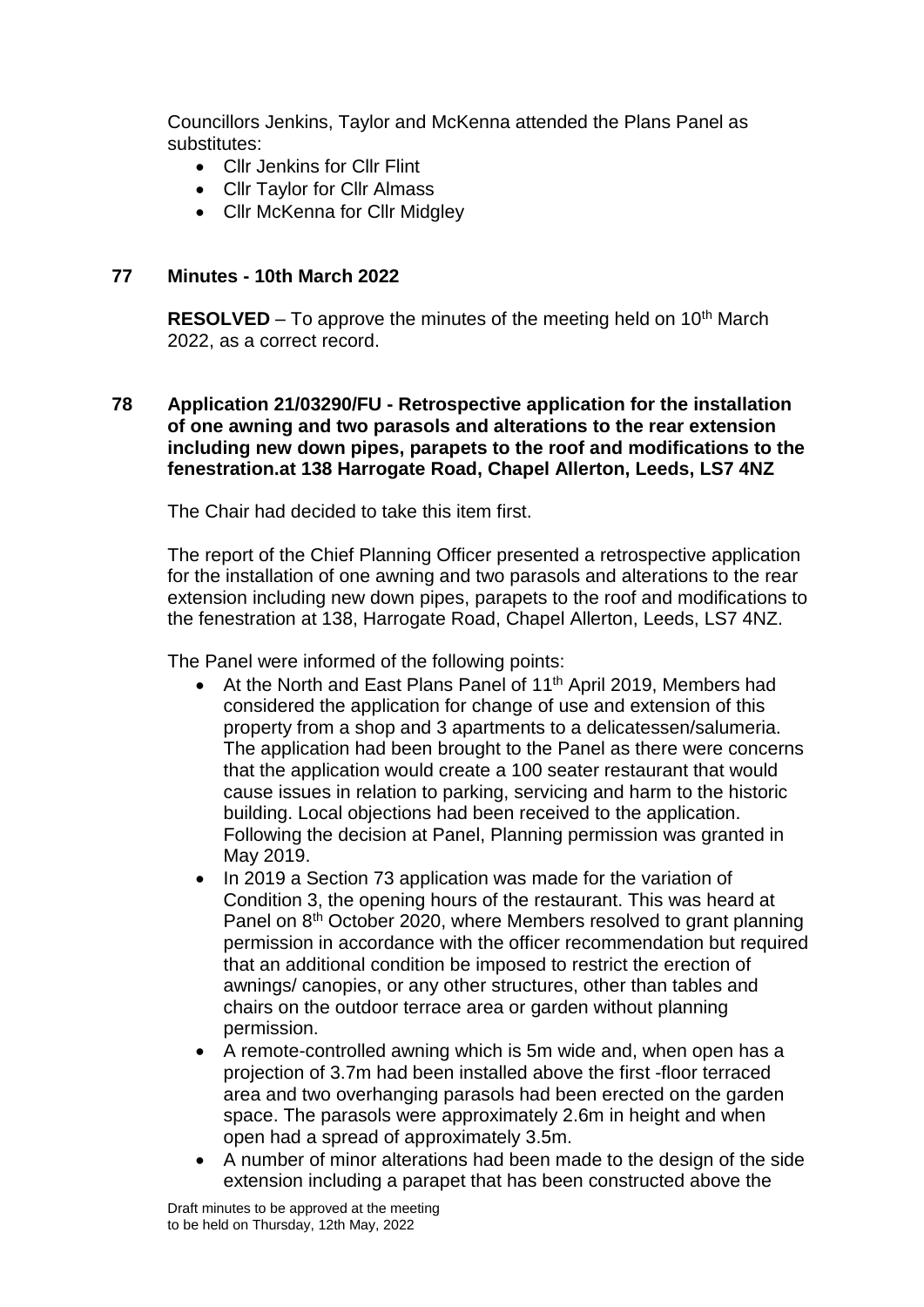roof, a new down pipe and a larger window in place of a small window as shown on the approved plans.

- The property is a traditionally designed building located within the town centre of Chapel Allerton, it is said to be one of the oldest buildings in the town centre and was historically a farmhouse.
- The property forms part of a row of retail and food and drink units. It has a traditional shop frontage to Harrogate Road with the bulk of the building and garden area set to the rear.
- Chapel Allerton is part of a conservation area, a public footpath is used to access the garden area. It was noted that the conservation officer had raised no concerns.
- A number of residential properties back on to the garden area, most of the objections had been received from these properties for the previous application. However, it was noted that no objections had been received to this application.
- The awning would be used for protection from sunlight and rain, it was a lightweight structure that did not overwhelm the building. The parasols were the same as those used by other public houses and restaurants.
- No concerns were raised in relation to the parapets or the down pipes.
- The restriction of 9pm for the outside terrace was not detrimental to noise in this location as it is a busy town centre.
- Highways had no concerns as there were no significant parking demands.

Mr Salaris the applicant was present at the meeting and invited to answer questions from the Panel.

In response to questions from the Panel the following was discussed:

- It had been the view of the Panel who had granted planning permission that these premises would enhance the area. The original permission had been for major structures and had not included awning or parasols.
- Members were of the view that 9pm was inflexible and could be detrimental to the business. Mr Salaris said that this was a family orientated business and at the previous Panel he had offered the closing of 9pm for the outside area due to conflict from residents. However, during the warm sunny weather he would prefer to open longer, he said that if there were complaints of noise, he would address them. Members discussed whether the garden area should stay open until 10pm or 10:30pm.

The Panel received advice from the Planning Officer in relation on how they should proceed with their recommendation.

The Planning Officer advised that the restrictions in relation to opening hours attached to previous planning permissions would remain unaffected by any permission granted and would need to be amended as appropriate through further applications outside of the granting of the permission for the application before Panel. The Planning Officer advised that Members could